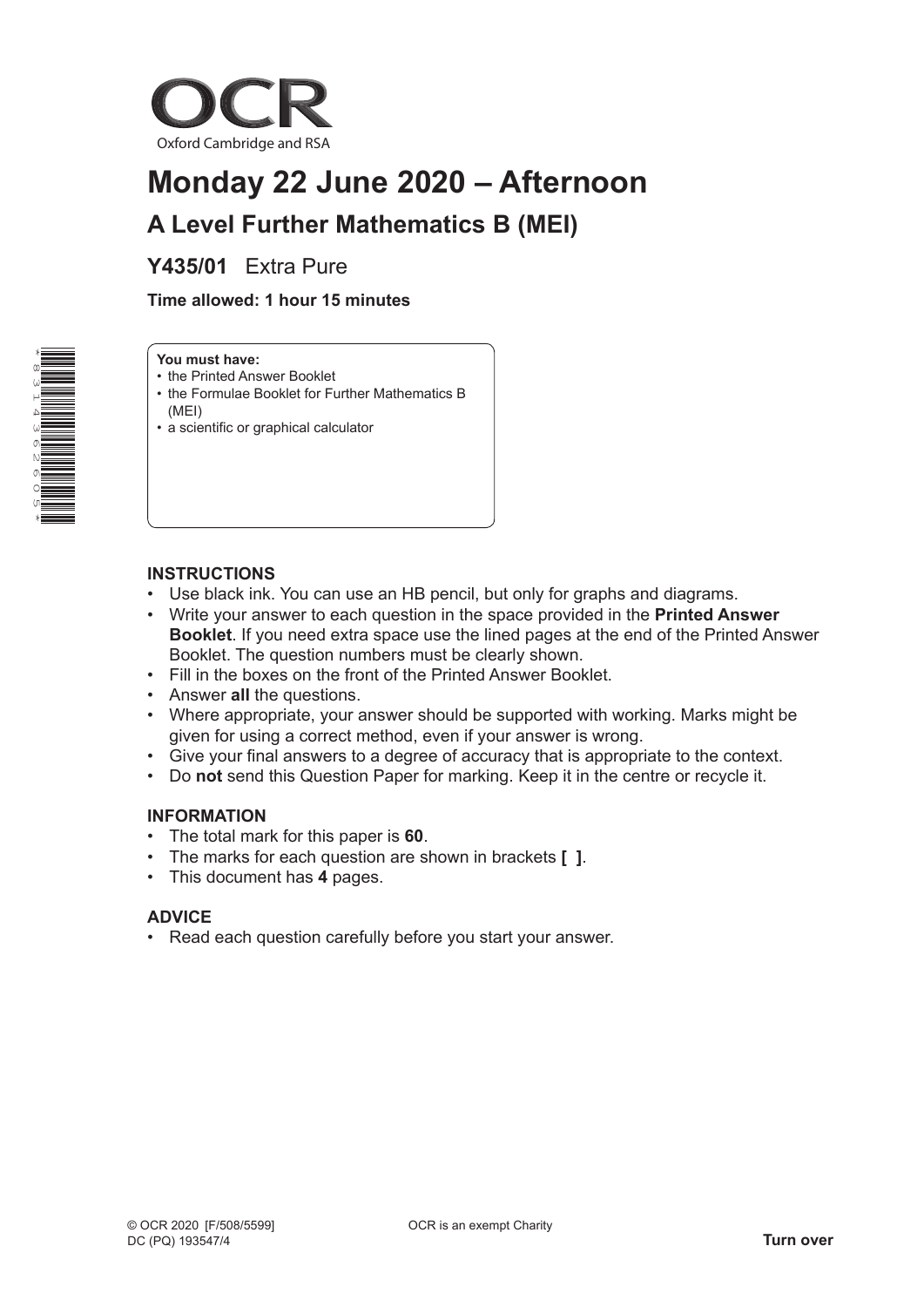**2**

#### Answer **all** the questions.

1 The matrix **A** is given by 
$$
A = \begin{pmatrix} 0 & 2 \\ 3 & -1 \end{pmatrix}
$$
.

Find

- the eigenvalues of **A**,
- an eigenvector associated with each eigenvalue. **[5]**
- **2** A sequence is defined by the recurrence relation  $t_{n+1} = \frac{1}{n}$ *t*  $n+1$  –  $n+3$  $t_{n+1} = \frac{t_n}{n+3}$  for  $n \ge 1$ , with  $t_1 = 8$ .

Verify that the particular solution to the recurrence relation is given by  $t_n = \frac{a}{(n+b)!}$  where *a* and *b* are constants whose values are to be determined. [5]

- **3** A sequence is defined by the recurrence relation  $u_{n+2} = 4u_{n+1} 5u_n$  for  $n \ge 0$ , with  $u_0 = 0$  and  $u_1 = 1.$ 
	- (a) Find an exact real expression for  $u_n$  in terms of *n* and  $\theta$ , where  $\tan \theta = \frac{1}{2}$ . [7]

A sequence is defined by  $v_n = a^{\frac{1}{2}n} u_n$  for  $n \ge 0$ , where *a* is a positive constant.

- **(b)** In each of the following cases, describe the behaviour of  $v_n$  as  $n \to \infty$ .
	- $a = 0.1$
	- $a = 0.2$
	- $a = 1$  [5]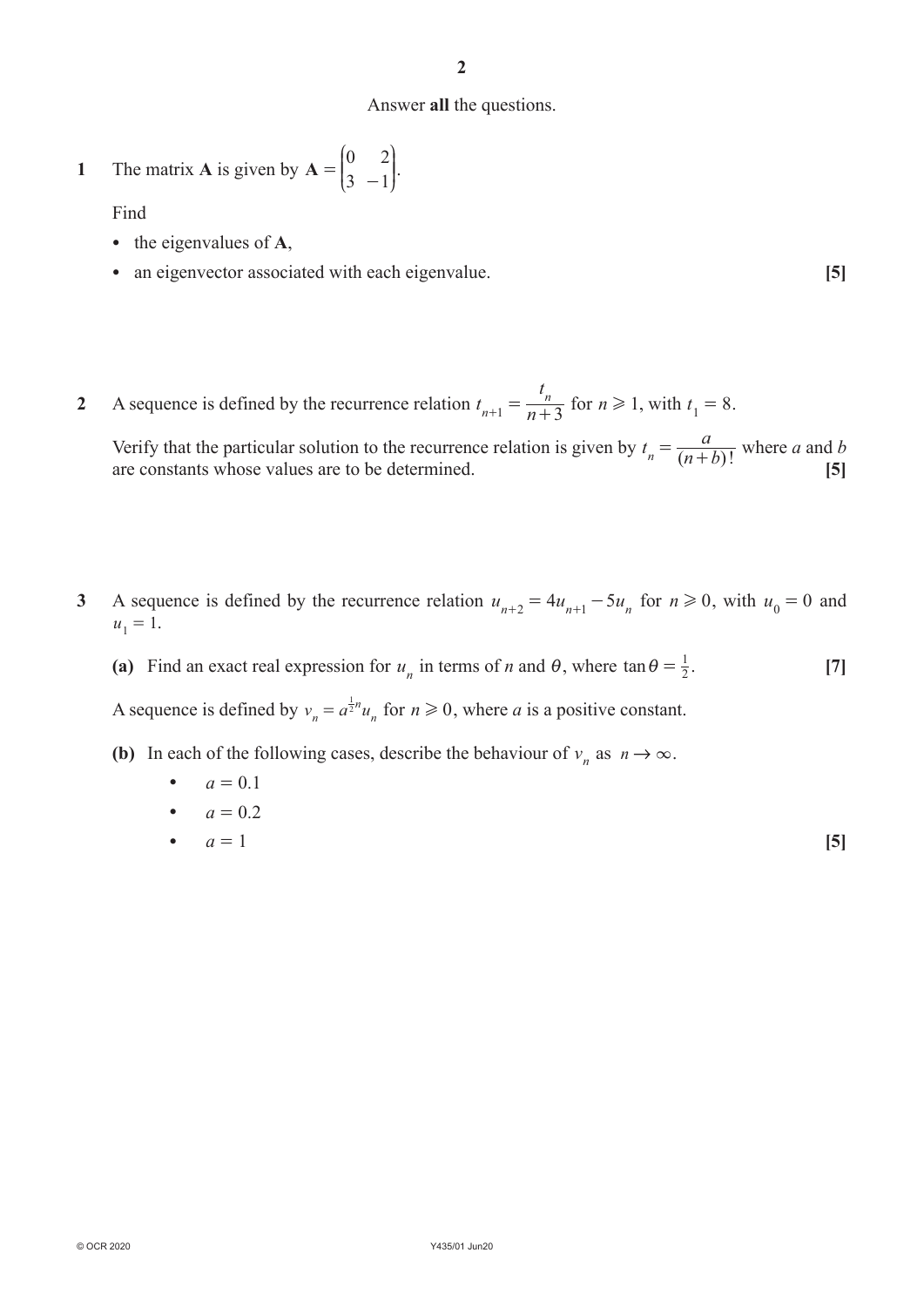**4 (a)** In each of the following cases, a set G and a binary operation  $\circ$  are given. The operation  $\circ$  may be assumed to be associative on *G*.

**3**

Determine which, if any, of the other three group axioms are satisfied by  $(G, \circ)$  and which, if any, are not satisfied.

- **(i)**  $G = \{2n+1 : n \in \mathbb{Z}\}$  and  $\circ$  is addition. **[3]** (ii)  $G = \{a+b\sqrt{2} : a,b \in \mathbb{Z}\}$  and  $\circ$  is multiplication. [3]
- **(iii)** *G* is the set of all real numbers and  $\circ$  is multiplication. [3]
- **(b)** A group *M* consists of eight  $2 \times 2$  matrices under the operation of matrix multiplication. Five of the eight elements of *M* are as follows.

$$
\frac{1}{\sqrt{2}}\begin{pmatrix} 1 & i \\ i & 1 \end{pmatrix} \quad \frac{1}{\sqrt{2}}\begin{pmatrix} -1 & i \\ i & -1 \end{pmatrix} \quad \frac{1}{\sqrt{2}}\begin{pmatrix} 1 & -i \\ -i & 1 \end{pmatrix} \quad \begin{pmatrix} 0 & i \\ i & 0 \end{pmatrix} \quad \begin{pmatrix} 1 & 0 \\ 0 & 1 \end{pmatrix}
$$

**(i)** Find the other three elements of *M*. **[3]**

 $(N, *)$  is another group of order 8, with identity element *e*. You are given that  $N = \langle a, b, c \rangle$ where  $a * a = b * b = c * c = e$ .

 **(ii)** State whether *M* and *N* are isomorphic to each other, giving a reason for your answer. **[1]**

# **5 In this question you must show detailed reasoning.**

The matrix **A** is given by 3 1 3 2 3 2 3 2 3 1 3 2 3 2 3 2 3 1 - - - - - -  $\overline{1}$ K  $\mathsf I$  $\mathsf{I}$ K K N i l  $\overline{\phantom{a}}$  $\overline{\phantom{a}}$ O  $\cdot$  and the vector **e** is given by 1 1 1  $\overline{1}$ L K  $\parallel$ N  $\overline{y}$ O  $\overline{\phantom{a}}$ . You are given that **e** is an

eigenvector of **A** with an associated eigenvalue of  $-1$ .

**f** is any vector which is perpendicular to **e**.

- **(a)** Show that **f** is also an eigenvector of **A**. **[4]**
- **(b)** State the eigenvalue associated with **f**. **[1]**

You are now given that **A** represents a reflection in 3-D space.

- **(c)** Explain the significance of **e** and **f** in relation to the transformation that **A** represents. **[2]**
- **(d)** State the cartesian equation of the plane of reflection of the transformation represented by **A**.

**[1]**